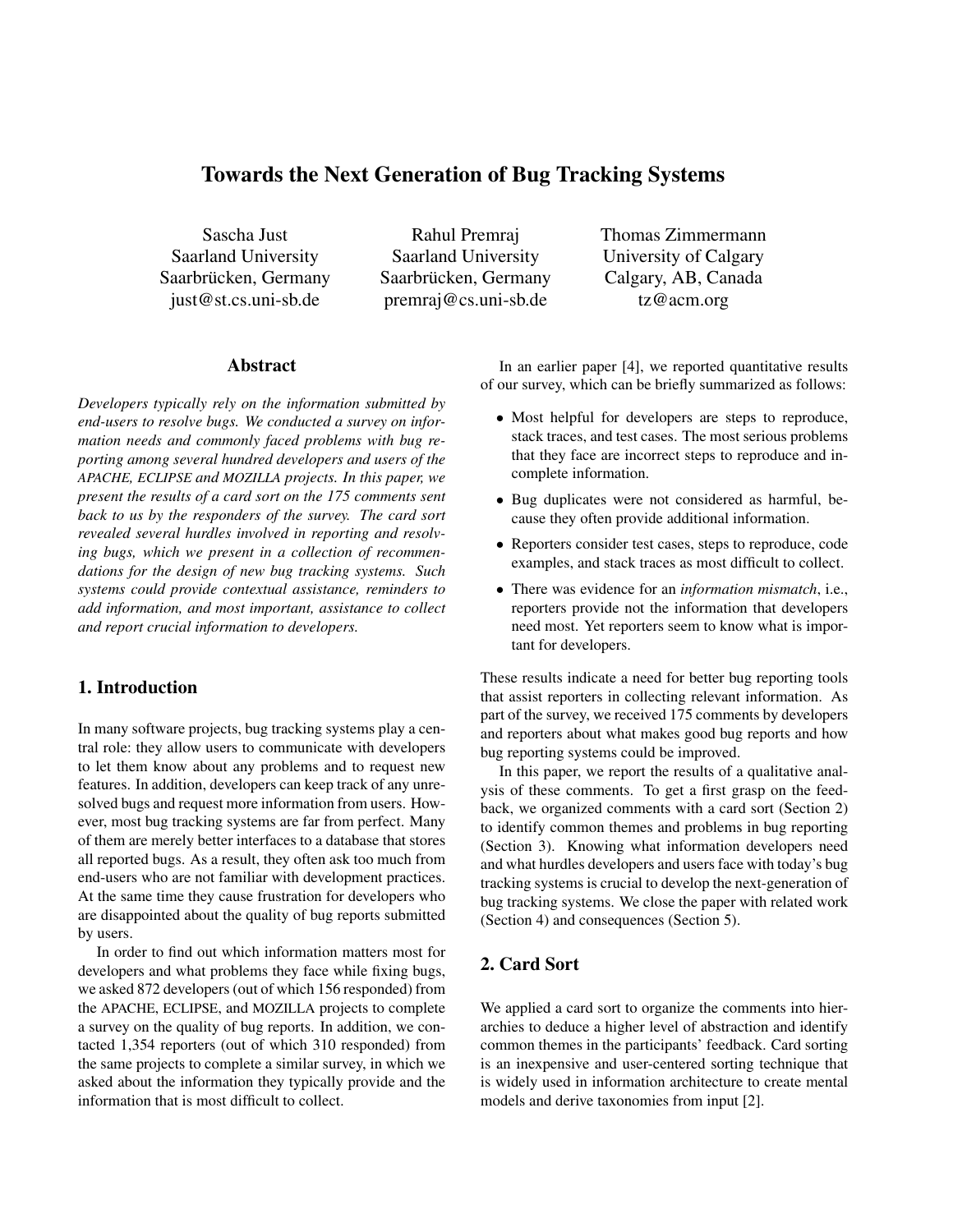There are three phases within a card sort: (1) *preparation*, in which participants and contents of the card sort are selected; (2) *execution*, where the indexed cards are sorted into meaningful groups with a descriptive title; and lastly, (3) *analysis*, in which the cards are sorted to form more abstract hierarchies that are used to deduce themes.

In traditional card sorts, every statement by a participant results in the creation of exactly one card. However, in our case the participants often provided several unrelated statements in a comment. Therefore we split comments into more atomic parts (statements), which was done by the first author of this paper.

#### 2.1. Data Preparation

We first cleaned the data because not every comment contained useful information ("no comment" or "please send me the results of the survey"). Filtering out such comments left us with 120 comments that served as input for card creation. As described above, comments addressing multiple topics were split using an interactive command line tools we designed for this specific task.

The resulting 237 statements were printed on index cards, containing a short title describing the central theme of the card, the participant's role (reporter/developer) and affiliation (APACHE/ECLIPSE/MOZILLA), and the respective text of the statement.

#### 2.2. Card Sort Execution and Analysis

We sorted the cards manually because none of the available card sorting tools supported building hierarchies. Our aim was to derive topics from the initial set of 237 cards, which is why we chose to do an open card sort. Here, groups are established while doing the card sort as opposed to having pre-determined groups. Our card sort yielded the following nine topics:

- 1. *Important information.* This topic contains everything related to information provided in bug reports, e.g., the value of information and how difficult it is to provide. Most participants commented on steps to reproduce, test cases and the difference between observed and expected behavior.  $(\rightarrow$  Section 3.1)
- 2. *User component.* The second largest topic contains comments related to users. Many of them wished for more feedback on reported bugs. Several comments pointed out the different levels of users. On the one hand there are experienced reporters who can easily provide information needed by developers. On the other hand, others struggle with how to collect relevant information.  $(\rightarrow$  Section 3.2)
- 3. *Quality of information.* The quality of bug reports is another important topic. Many comments discussed the consequences of missing information. In this topic more developers provided feedback than reporters.
- 4. *Communication.* In this topic we collected the comments with respect to communication problems between developers and reporters and how they slow down the process. The largest concept was abuse of the system and several reporters were dissatisfied with the large and overwhelming number of discussions in bug reports.
- 5. *Reduce the work of developers.* This topic contains ideas how work for developers could be reduced, either by better tool support (e.g., automatic setup of workspaces) or better bug reports with more data.
- 6. *Duplicates and search.* Many participants commented on duplicates and on how the search feature in bug tracking systems could be improved.  $(\rightarrow$  Section 3.3)
- 7. *Automation.* The comments in this topic are about automation in bug tracking systems. Reporters consider automatic closing of bug reports as annoying. At the same time they acknowledged the value and importance of tools that automatically collect data.
- 8. *Creation process.* This topic describes issues with the interface of bug tracking systems when filing new bug reports, e.g., difficult attachment handling.
- 9. *Triaging.* This topic describes comments on the triaging process. Most comments discussed that assigning of bugs takes too long.

## 3. Discussion

In this section, we discuss several comments by the survey participants that lead to recommendations how bug tracking systems could be improved.

### 3.1. Better Tool Support

Collect information. Several reporters pointed out the need for tools that help them to collect information that they need to file bug reports. Ideally, such tools would be integrated in the software itself or in its bug reporting system.

*"Sometimes I wish for a special UI-tracker, which tells me what I have done to get into this."* [Comment 64]

*"[M]aybe somehow it could be made possible to report bugs more like recording a macro"* [Comment 65]

Such support is likely to lead to better bug reports. One example is ECLIPSE bug 113206, which was awarded "Best of Bugzilla" by Ward Cunningham [5]. In this bug report,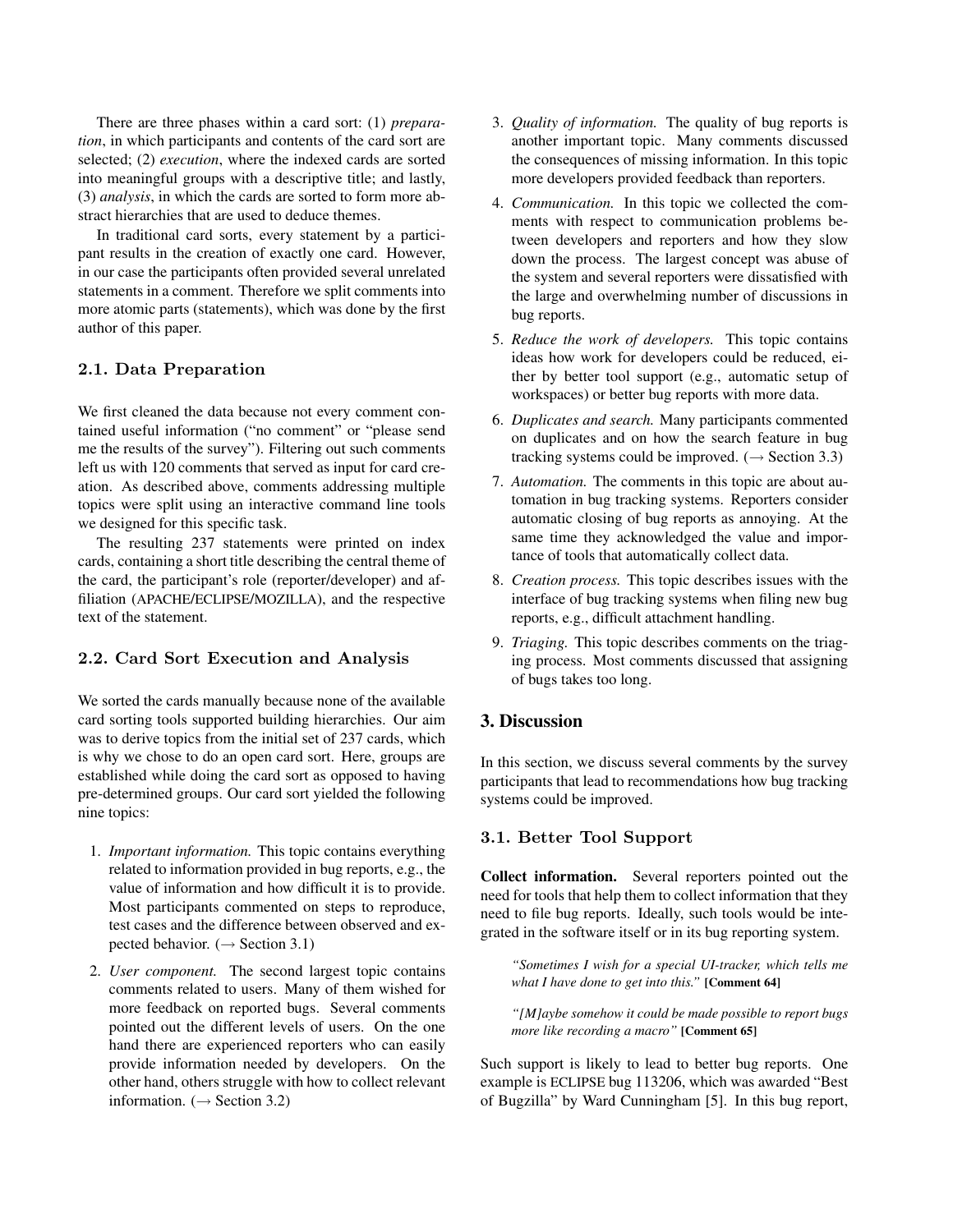Martin Burger used a flash movie to demonstrate the rather complicated steps to reproduce. He stopped the video at important points where he added annotations to draw the attention of the developers to the crucial parts.

Recommendation #1: *Provide tool support for users to collect and prepare information that developers need.*

Internationalization. Bug reports that are not written in English are often closed immediately, although the software is internationalized.

*"Another frustrating issue with bug reporting sites is insensitivity to language issues. I've seen bugs immediately closed because they weren't filed in English, without even asking or waiting for someone to translate it into English."* [Comment 56]

Recommendation #2: *Find volunteers to translate bug reports filed in foreign languages. Ideally the bug tracking system should provide support for this.*

### 3.2. Engage Reporters

User levels. Often users of a software have different levels of knowledge, as pointed out by one developer.

*"In OSS, there is a big gap with the knowledge level of bug reporters. Some will include exact locations in the code to fix, while others just report a wierd behavior that is difficult to reproduce. In Eclipse, experienced users know that the Error log exists, so they can provide stack traces and errors [. . . ]"* [Comment 98]

Guidance through bug reporting is desirable, especially for less experienced users, e.g., by helping to collect certain information, splitting up bug reporting across multiple pages. However, experienced bug reporters prefer to have one page where they can provide everything.

In addition to different levels of knowledge, not all reporters know what information is important for developers.

*"it's easily forgotten that many peoples' brains just aren't wired the same as ours, and they just don't understand what we're asking for in bug reports, and why!"* [Comment 97]

Recommendation #3: *Provide different user interfaces for each user level (novice, expert). Give cues to inexperienced reporters what information they should provide and how they can collect it.*

Reward reporters. Good quality reports are worthy of rewards: the "Mozilla Security Bug Bounty Program" [11] awards US \$500 and a Mozilla T-shirt for every critical security bug reported. In 2006, the Eclipse Foundation had a "Callisto Simultaneous Release Bug Finding Contest" [6]. In this contest, any developer who saw a great bug report marked that bug with the "greatbug" keyword. Both the reporter and triager of this bug then received a "I Helped Callisto" shirt and participated in a random drawing of prizes such as iPods and mountain bikes.

Recommendation #4: *Do not just fix bugs, also reward reporters, when they do a good job.*

Reporter reputation. Several developers pointed out that reporters who are well known, either personally or through well-written past bug reports, will get more attention.

*"Well known reporters usually get more consideration than unknown reporters, assuming the reporter has a pretty good history in bug reporting. So even if a "well-known" reporter reports a bug which is pretty vague, he will get more attention than another reporter, and the time spent trying to reproduce the problem will also be larger."* [Comment 55]

An improvement to bug tracking systems would be to introduce *reputation* into user profiles. This would help developers to quickly identify the experience of a reporter, even when they do not know him personally. Hooimeijer and Weimer measured the reputation of reporters as the success rate, i.e, the percentage of submitted bug reports that were fixed [8]. Ideally, reputation would have two components: a project-independent one that tells the experience with bug reporting in general and a project-specific one that tells the experience for a given project.

Recommendation #5: *Integrate reputation into user profiles to mark experienced reporters.*

### 3.3. Duplicate Bug Reports and Search

Better search facility. Most reporters are aware that they should check first, whether a bug has already been filed. However, nine reporters commented on the limited search functionality in bug tracking systems and requested features such as regular expressions and a Google like search.

*"It's very hard to find possible duplicates, when filing bugs. The 'search' tool in Bugzilla is very poor - it seems that a search for 'quick brown fox' will return results for 'quick OR brown OR fox', without prioritizing 'quick AND brown AND fox'. Furthermore, there's no way to assign or search keywords for a bug [. . . ]"* [Comment 71]

*"let me at a minimum enter ebay style search strings for finding relevant bugs [*. . .*] I'd expect regular expressions."* [Comment 72]

Recommendation #6: *Provide a powerful, yet simple and easy-to-use feature to search bug reports.*